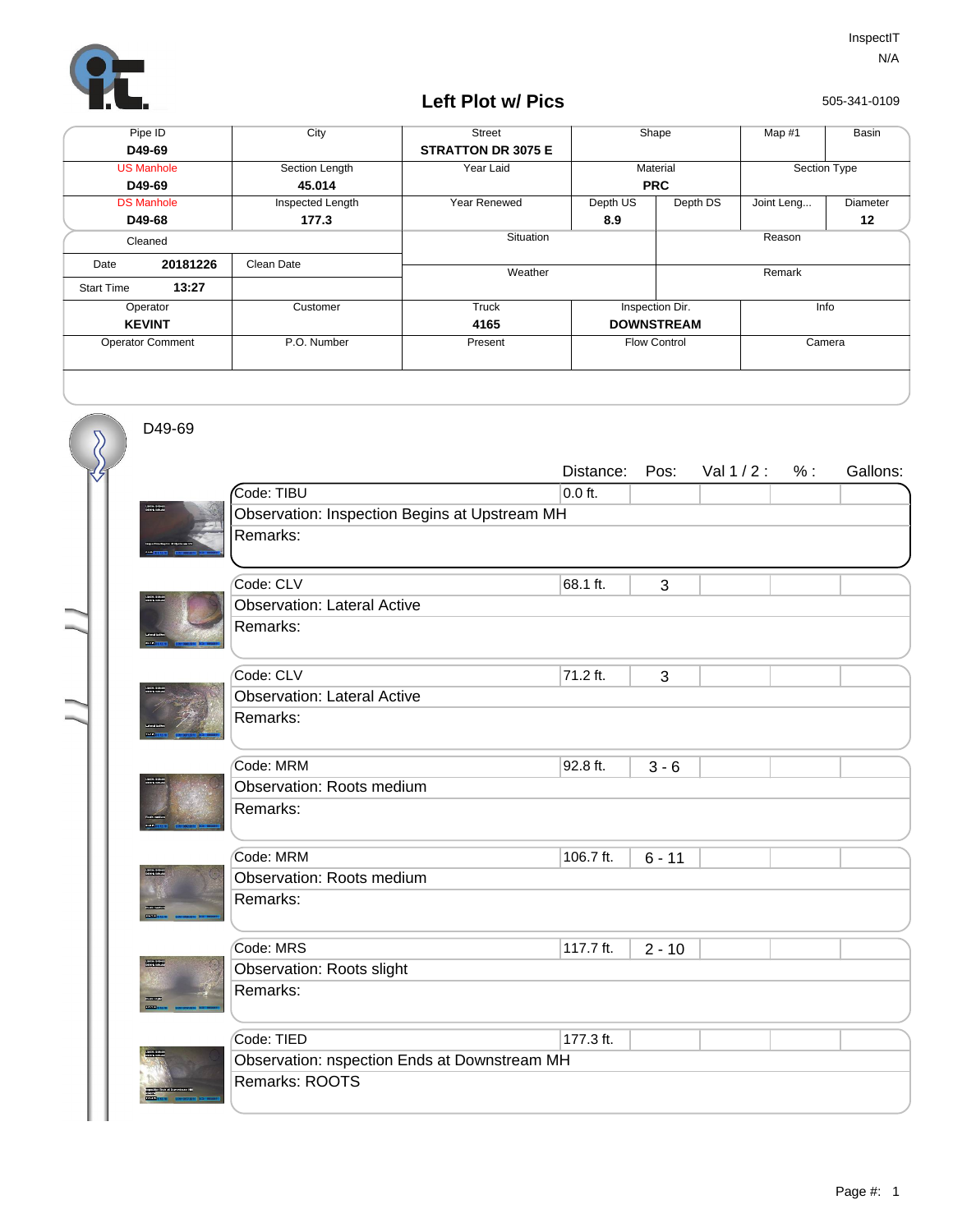

## **Left Plot w/ Pics**

505-341-0109

| Pipe ID                 |          | City             | <b>Street</b>             |            | Shape<br>Map #1     |              | Basin    |
|-------------------------|----------|------------------|---------------------------|------------|---------------------|--------------|----------|
| D49-69                  |          |                  | <b>STRATTON DR 3075 E</b> |            |                     |              |          |
| <b>US Manhole</b>       |          | Section Length   | Year Laid                 | Material   |                     | Section Type |          |
| D49-69                  |          | 45.014           |                           | <b>PRC</b> |                     |              |          |
| <b>DS Manhole</b>       |          | Inspected Length | Year Renewed              | Depth US   | Depth DS            | Joint Leng   | Diameter |
| D49-68                  |          | 177.3            |                           | 8.9        |                     |              | 12       |
| Cleaned                 |          |                  | <b>Situation</b>          |            |                     | Reason       |          |
| Date                    | 20181226 | Clean Date       | Weather                   |            |                     | Remark       |          |
| <b>Start Time</b>       | 13:27    |                  |                           |            |                     |              |          |
| Operator                |          | Customer         | Truck                     |            | Inspection Dir.     | Info         |          |
| <b>KEVINT</b>           |          |                  | 4165                      |            | <b>DOWNSTREAM</b>   |              |          |
| <b>Operator Comment</b> |          | P.O. Number      | Present                   |            | <b>Flow Control</b> | Camera       |          |
|                         |          |                  |                           |            |                     |              |          |



 $\ket{\sqrt{2}}$ 

D49-68